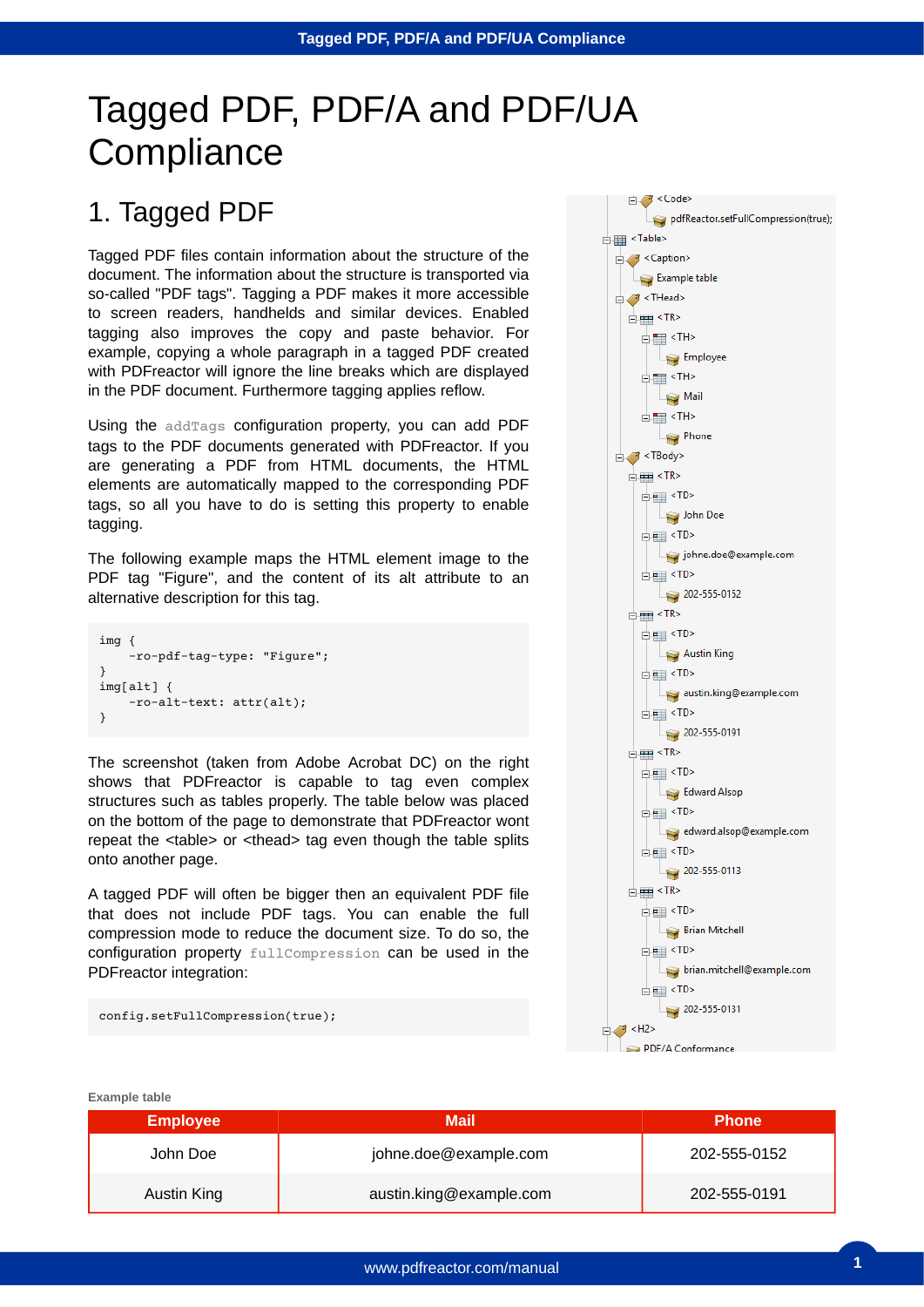| <b>Employee</b>       | <b>Mail</b>                | <b>Phone</b> |
|-----------------------|----------------------------|--------------|
| Edward Alsop          | edward.alsop@example.com   | 202-555-0113 |
| <b>Brian Mitchell</b> | brian.mitchell@example.com | 202-555-0131 |

# 1. PDF/A Conformance

PDF/A differs from PDF by prohibiting features ill-suited to long-term archiving, such as font linking (as opposed to font embedding).

The PDF/A standard does not define an archiving strategy or the goals of an archiving system. It identifies a "profile" for electronic documents that ensures the documents can be reproduced exactly the same way using various software in years to come. A key element to this reproducibility is the requirement for PDF/A documents to be 100% self-contained. All of the information necessary for displaying the document in the same manner is embedded in the file. This includes, but is not limited to, all content (text, raster images and vector graphics), fonts and color information. A PDF/A document is not permitted to be reliant on information from external sources (e.g. font programs and data streams), but may include annotations (e.g. hypertext links) that link to external documents.

PDFreactor supports the creation of all PDF/A conformant files.

Many companies and government organizations worldwide require PDF/A conformant documents. Tagged PDFs are a requirement of Section 508 of the American Rehabilitation Act.

PDF/A-1a is the most strict PDF/A standard while the newer PDF/A standards are more lenient, e.g. allowing transparency and attachments.

| <b>PDF/A restriction</b>                                                 | <b>PDFreactor actions</b>                                                                                                                                         |
|--------------------------------------------------------------------------|-------------------------------------------------------------------------------------------------------------------------------------------------------------------|
| All used fonts are<br>embedded.                                          | PDF reactor ignores the option to disable font embedding.                                                                                                         |
| All images are<br>embedded.                                              | Images are always automatically embedded by PDFreactor.                                                                                                           |
| Multi-media content is<br>prohibited.                                    | Embedding objects is automatically prevented by PDFreactor when PDF/A<br>conformance is set.                                                                      |
| JavaScript is prohibited.                                                | No JavaScript is embedded when PDF/A conformance is set. (This does not<br>prohibit JavaScript in the source HTML document to be processed during<br>conversions) |
| Encryption is disallowed.                                                | This is automatically prevented when the PDF/A conformance is set.                                                                                                |
| The PDF must be<br>tagged.                                               | This is automatically done by PDFreactor when PDF/A conformance is set.                                                                                           |
| Metadata included in the<br>PDF is required to be<br>standard-based XMP. | This is automatically done by PDFreactor when PDF/A conformance is set.                                                                                           |

### 1.2. Common PDF/A conformance requirements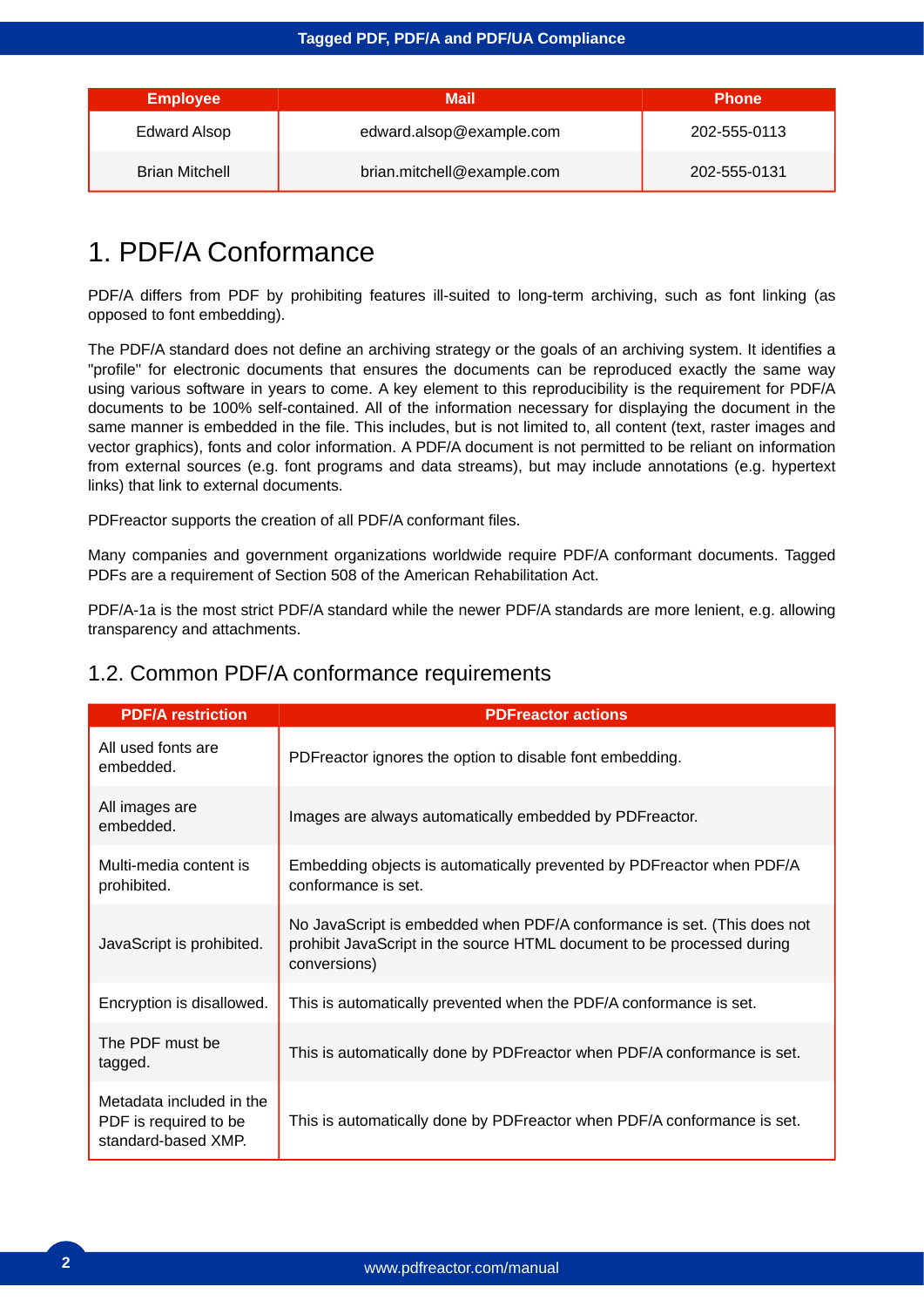#### **Tagged PDF, PDF/A and PDF/UA Compliance**

| <b>PDF/A restriction</b>                                   | <b>PDFreactor actions</b>                                                                                                                                                                                                                                                                                                                                                                                                                                                               |  |
|------------------------------------------------------------|-----------------------------------------------------------------------------------------------------------------------------------------------------------------------------------------------------------------------------------------------------------------------------------------------------------------------------------------------------------------------------------------------------------------------------------------------------------------------------------------|--|
| Colors are specified in a<br>device-independent<br>manner. | In PDFreactor colors are defined either as RGB or CMYK. When PDF/A<br>conformance is set, one of these color spaces has to be set in conjunction<br>with a color space profile. CMYK requires an ICC profile to be set, RGB colors<br>use a default sRGB profile, if no other is set. Using RGB colors in CMYK PDF/<br>A documents or vice versa is prohibited. Color keywords and shades specified<br>via the "gray" function are converted to the appropriate color space losslessly. |  |

### 1.3. PDF/A-1a specific conformance requirements

| <b>PDF/A-1a restriction</b>    | <b>PDFreactor actions</b>                                                                                                                  |
|--------------------------------|--------------------------------------------------------------------------------------------------------------------------------------------|
| Transparency is<br>disallowed. | PDFreactor will ignore certain kinds of transparency of images. Other<br>occurrences of transparency will cause an exception to be thrown. |
| Attachments are<br>disallowed. | This is automatically prevented when PDF/A-1a conformance is set.                                                                          |

To create a PDF/A conformant document, the configuration property conformance can be used in the PDFreactor integration:

config.setConformance(Conformance.PDFA3A);

If CMYK colors are used in a document to be converted into a PDF/A-conformant file, an Output Intent has to be set. This is possible to use the following API calls:

```
Configuration config = new Configuration();
OutputIntent outputIntent = new OutputIntent();
outputIntent.setIdentifier("ICC profile identifier");
// Use this if you are loading the ICC profile via URL
outputIntent.setUrl("URL/to/ICC/profile");
// Use this if you want to specify the ICC profile's binary data
outputIntent.setData(iccProfileBinaryData);
```
config.setOutputIntent(outputIntent);

The identifier property is a string identifying the intended output device or production condition in humanor machine-readable form. The url property points to an ICC profile file while the data property contains data of such a profile.

#### **Note**

When PDF/A conformance is set, encryption, restrictions, comments, full compression and other non PDF/Aconformant features are automatically overridden, regardless of their own settings.

Setting PDF/A-1a conformance generates PDFs with Adobe PDF version 1.4 in which some PDF tags are forbidden e.g. <tbody>. PDFreactor will skip all forbidden tags automatically, but handle table headers correctly.

### 2. PDF/UA Conformance

PDF/UA (PDF/Universal Accessibility) is the informal name for ISO 14289, the International Standard for accessible PDF technology. A technical specification intended for developers implementing PDF writing and processing software, PDF/UA provides definitive terms and requirements for accessibility in PDF documents